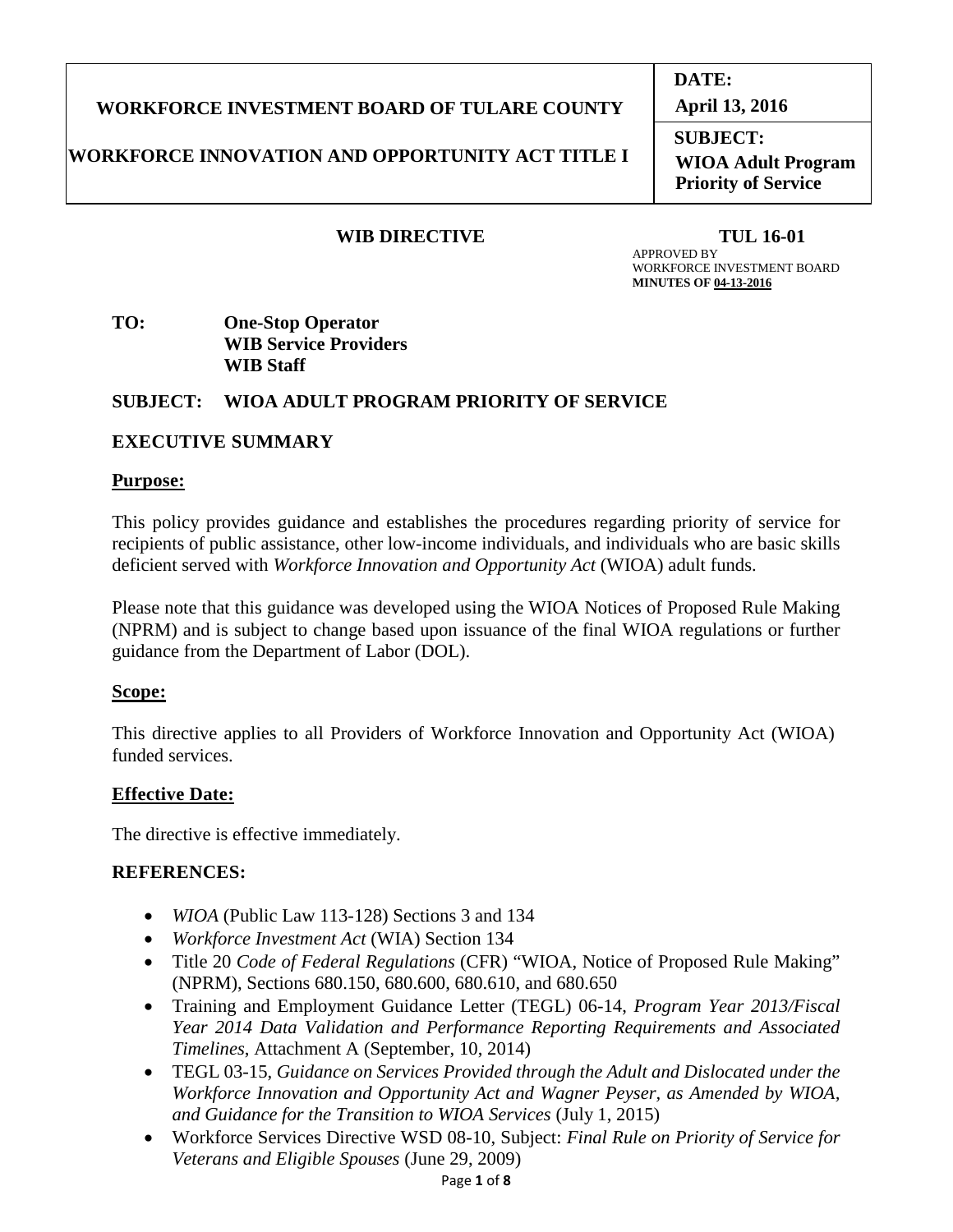• Workforce Services Directive WSD 15-14, WIOA Adult Program Priority of Service.

# **FILING INSTRUCTIONS:**

This directive supersedes Workforce Investment Board (WIB) Priority of Service Memorandum dated February 5, 2013 and finalizes WIB Draft Directive TUL 16-01 dated, March 15, 2016. The WIB received 21 comments during the comment period. A summary of these comments is provided as an attachment. Retain this directive until further notice.

# **(WIB)—IMPOSED REQUIREMENTS:**

This directive contains some WIB-imposed requirements. These requirements are indicated by *bold, italic* type.

## **BACKGROUND:**

The WIA required that if funds allocated to the WIB for adult employment and training activities were limited, priority of service was to be provided to recipients of public assistance and other low-income individuals for intensive services and training services.

The WIOA made several changes to the priority of service requirement by adding individuals who are basic skills deficient as a priority population, changing intensive services to career individualized services, and removing the provision stating priority of service is only applied if funding is limited.

Veterans and eligible spouses continue to receive priority of service for all DOL funded programs amongst all participants. These requirements were not affected by the passage of the WIOA and must still be applied in accordance with guidance previously issued by the DOL and Workforce Services Directive WSD 08-10.

#### **POLICY AND PROCEDURES:**

#### Priority of Service Requirement

As stated in the WIOA Section 134(c)(3)(E), with respect to individualized career services and training services funded with WIOA adult funds, priority of service must be given to recipients of public assistance, other low-income individuals, or individuals who are basic skills deficient.

Priority of service status is established at the time of eligibility determination and does not change during the period of participation. Priority does not apply to the dislocated worker population.

Veterans and eligible spouses continue to receive priority of service among all eligible individuals; however, they must meet the WIOA adult program eligibility criteria and meet the criteria under WIOA Section 134(c)(3)(E). As described in TEGL 10-09, when programs are statutorily required to provide priority, such as the WIOA adult program, then priority must be provided in the following order:

- 1. Veterans and eligible spouses who are also recipients of public assistance, other low Income individuals, or individuals who are basic skills deficient.
- 2. Individuals who are the recipient of public assistance, other low income individuals, or individuals who are basic skills deficient.
- 3. Veterans and eligible spouses who are not included in WIOA's priority groups.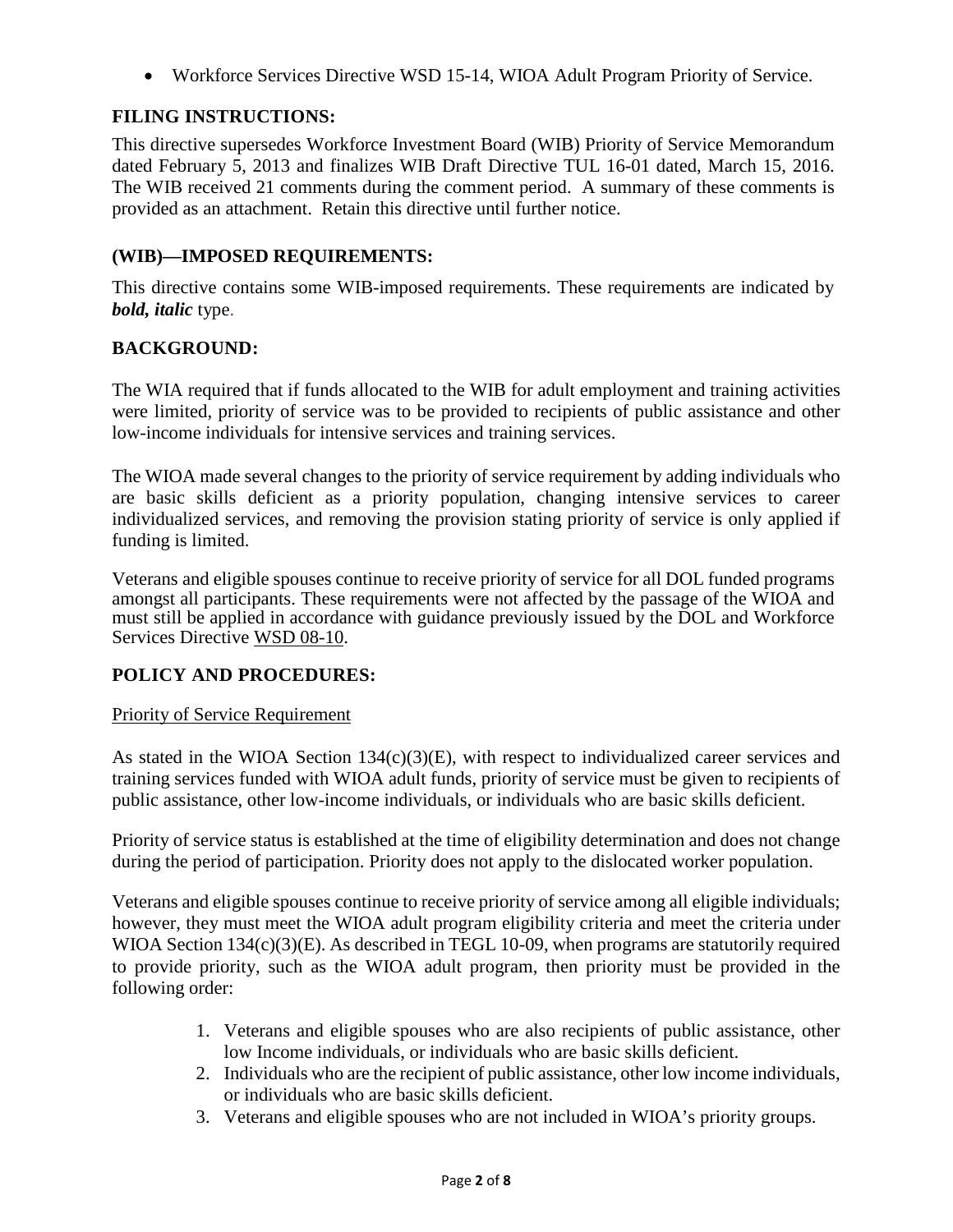[Reference – TEGL 3-15 *Guidance on Services Provided through the Adult and Dislocated under the Workforce Innovation and Opportunity Act and Wagner Peyser, as Amended by WIOA, and Guidance for the Transition to WIOA Services*]

For additional guidance on providing priority of service to veterans through the one-stop system, please reference Workforce Services Directive WSD 08-10.

The WIB may establish additional priority groups for the local area (e.g., residents of the Local Area, individuals with disabilities, ex-offenders, etc.). If any additional priority groups are established, they should be identified in the WIB local policy

## Definitions

For purposes of this directive, the following definitions apply:

*Basic Skills Deficient* – An individual that is unable to compute or solve problems, or read, write, or speak English, at a level necessary to function on the job, in the individual's family, or in society (WIOA Section 3[5]). *Criteria used to determine whether an individual is basic skills deficient includes the following:* 

- *Lacks a high school diploma or high school equivalency and is not enrolled in postsecondary education.*
- *Enrolled in a Title II Adult Education/Literacy program.*
- *English, reading, writing, or computing skills at an 8.9 or below grade level.*
- *Determined to be Limited English Skills proficient through staff-documented observations.*
- *A standardized test may be used to assess basic skills that includes reading, writing, or computing skills.*

*Case Notes – Paper or electronic statements by the case manager that* identifies, at a minimum, (1) a participant's status for a specific data element, (2) the date on which the information was obtained, and (3) the case manager who obtained the information. If case notes are used as a documentation source, the case notes must provide an auditable trail back to the source of information verified. The case manager does not need to keep a hard copy of the information verified in the participant's case file.

Example: A case manager verifies an individual is basic skills deficient by viewing school records, specifically, enrollment in a Title II Adult Education/Literacy program. The case notes must include auditable information, such as the name of the school and the date of enrollment, which could allow an auditor/monitor to later retrieve this information. The case manager would not need to keep a hard copy of the school record in the participant's file (TEGL 06-14, Attachment A).

*Low-Income* – An individual that meets one of the four criteria below:

- 1. Receives, or in the past six months has received, or is a member of a family that is receiving, or in the past six months has received, assistance through the Supplemental Nutrition Assistance Program (SNAP), Temporary Assistance For Needy Families (TANF), program supplemental security income program, or state or local income-based public assistance.
- 2. In a family with total family income that does not exceed the higher of the following:
	- a. The poverty line.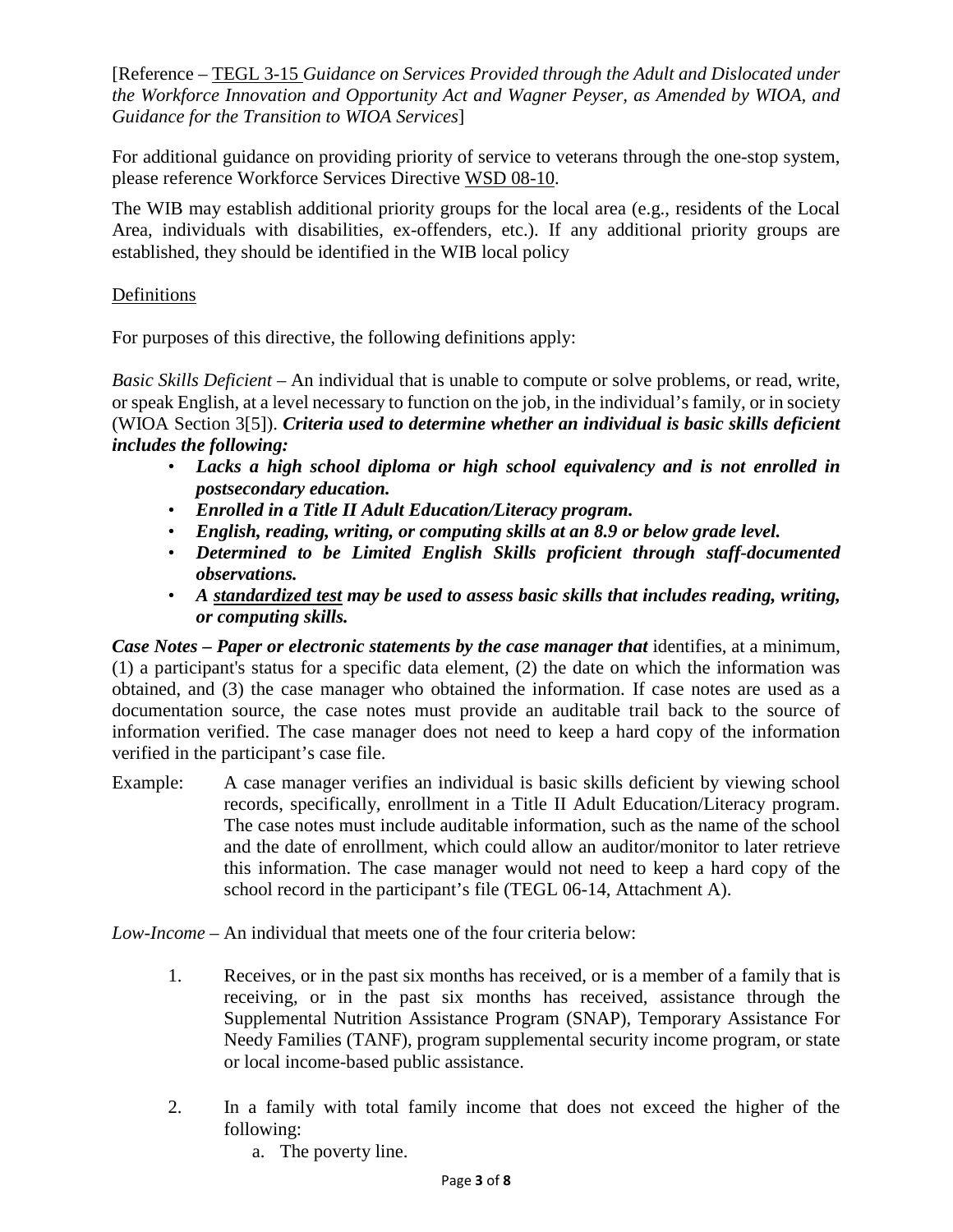- b. 70 percent of the Lower Living Standard Income Level.
- 3. A homeless individual.
- 4. An individual with a disability whose own income does not exceed the income requirement, but is a member of a family whose total income does.

# (Reference WIOA Section 3[36])

*Public Assistance Recipient* – An individual that receives federal, state, or local government cash payments for which eligibility is determined by a needs or income test (WIOA Section 3[50]).

*Self-Attestation –* When a participant states his or her status for a particular data element, such as low income, and then signs and dates a form acknowledging this status. The key elements for selfattestation are (1) the participant identifying his or her status for permitted elements, and (2) signing and dating a form attesting to this self-identification. The form and signature can be on paper or in the Local Area management information system, with an electronic signature (TEGL 06-14, Attachment A).

\*Note that self-attestation is not to be used as the primary method of gathering documentation to verify data elements. Self-attestation as a documentation source is only to be used when the preferred options of paper documentation or third party corroboration are not available.

## Career and Training Services

Under WIOA, the WIA core and intensive services are merged into a new category entitled "career services." The career services category includes basic career services, found at WIOA Section  $134(c)(2)(A)(i)-(xi)$ , and individualized career services, found at WIOA Section  $134(c)(2)(A)(xii)$ . Basic career services are not subject to the priority of service requirement. However, individualized career services and training services are subject to the requirement (Title 20 CFR NPRM Section 680.150).

## *Basic Career Services*

Basic career services must be made available to all individuals seeking services offered by the onestop delivery system, and include the following:

- Determinations of whether the individual is eligible to receive assistance from the adult, dislocated worker, or youth programs
- Outreach, intake (including identification through the state's Worker Profiling and Reemployment Services system of unemployment insurance (UI) claimants likely to exhaust benefits), and orientation to information and other services available through the one-stop delivery system.
- Initial assessment of skill levels including literacy, numeracy, and English language proficiency, as well as aptitudes, abilities (including skills gaps), and supportive service needs.
- Labor exchange services, including the following
	- o Job search and placement assistance, and, when needed by an individual, career counseling, including the following:
		- Provision of information on in-demand industry sectors and occupations [as defined in WIOA Section 3(23)].
		- Provision of information on nontraditional employment [as defined] in WIOA Section 3(37) of].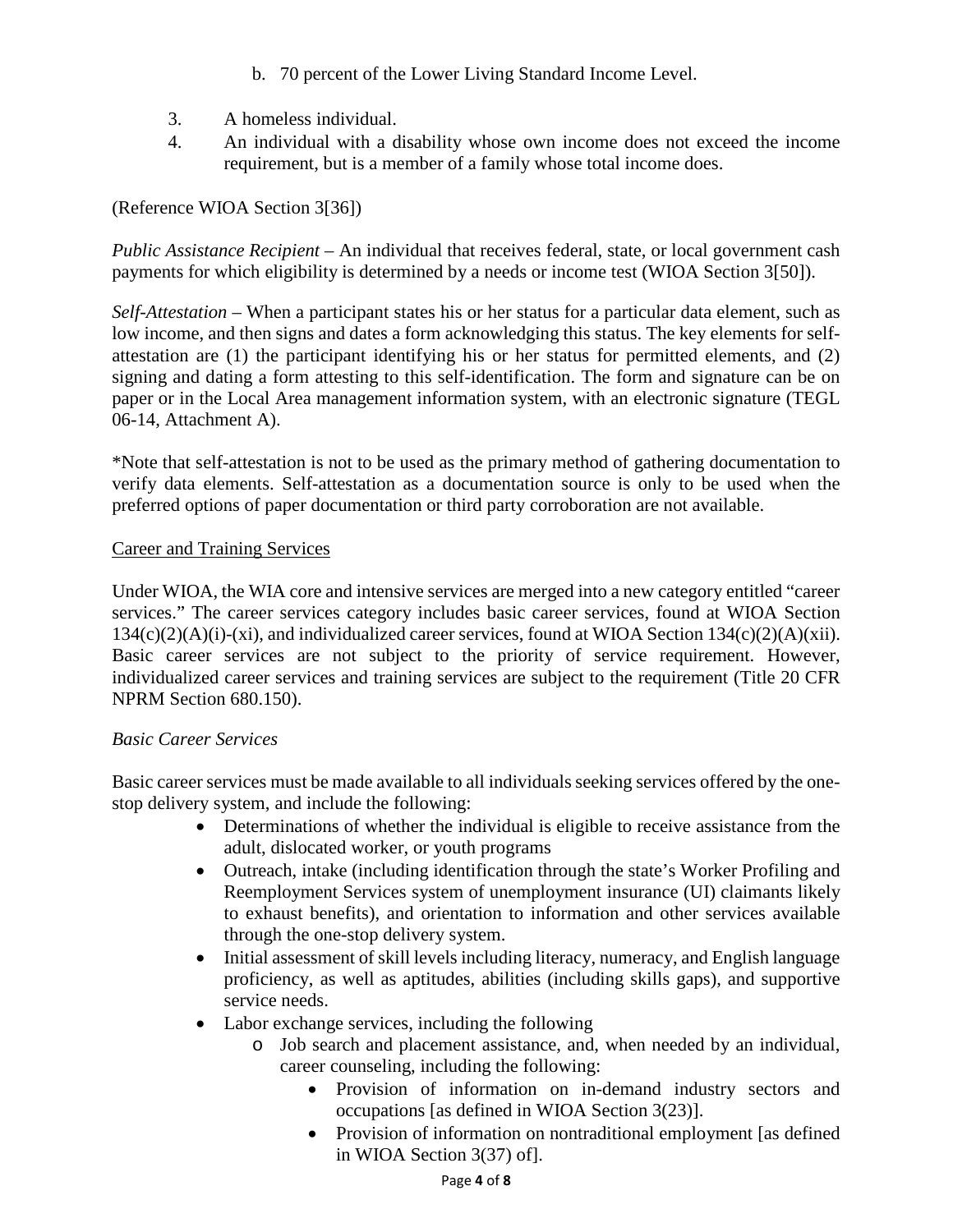- Provision of referrals to and coordination of activities with other programs and services, including those within the one-stop delivery system and, when appropriate, other workforce development programs.
- Provision of workforce and labor market employment statistics information, including the provision of accurate information relating to local, regional, and national labor market areas, including the following:
	- o Job vacancy listings in labor market areas.
	- o Information on job skills necessary to obtain the vacant jobs listed.
	- o Information relating to local occupations in demand and the earnings, skill requirements, and opportunities for advancement for those jobs.
- Provision of performance information and program cost information on eligible providers of training services by program and type of providers.
- Provision of information about how the Local Area is performing on local performance accountability measures, as well as any additional performance information relating to the area's one-stop delivery system.
- Provision of information relating to the availability of supportive services or assistance, and appropriate referrals to those services and assistance, including (1) child care, (2) child support, (3) medical or child health assistance available through the state's Medicaid program and Children's Health Insurance Program, (4) benefits under the SNAP, (5) assistance through the earned income tax credit, (6) housing counseling and assistance services sponsored through the U.S. Department of Housing and Urban Development, (7) and assistance under a state TANF program, and other supportive services and transportation provided through that program.
- Assistance in establishing eligibility for programs of financial aid assistance for training and education programs not provided under WIOA.
- Provision of information and assistance regarding filing claims under UI programs, including meaningful assistance to individuals seeking assistance in filing a claim:
	- o Meaningful assistance means providing assistance as follows:
		- On-site using staff who are properly trained in UI claims, filing, and/or the acceptance of information necessary to file a claim (note that, staff providing UI assistance may be UI, Wagner-Peyser, or other America's Job Center of California<sup>SM</sup> (AJCC) partner staff members who have been properly trained to provide this type of assistance and service. Note that, questions, advice, or decisions that could affect a claimant's eligibility should only be handled by UI program staff).
		- By phone or via other technology, as long as the assistance is provided by trained and available staff and within a reasonable time.
	- o The costs associated in providing meaningful assistance may be paid for by the state's UI program, the WIOA adult or dislocated worker programs, the Wagner-Peyser Employment Service, or some combination thereof these funding sources.

## *Individualized Career Services*

Individualized career services are subject to priority of service, and consist of the following:

• Comprehensive and specialized assessments of the skill levels and service needs of adults and dislocated workers, which may include the following: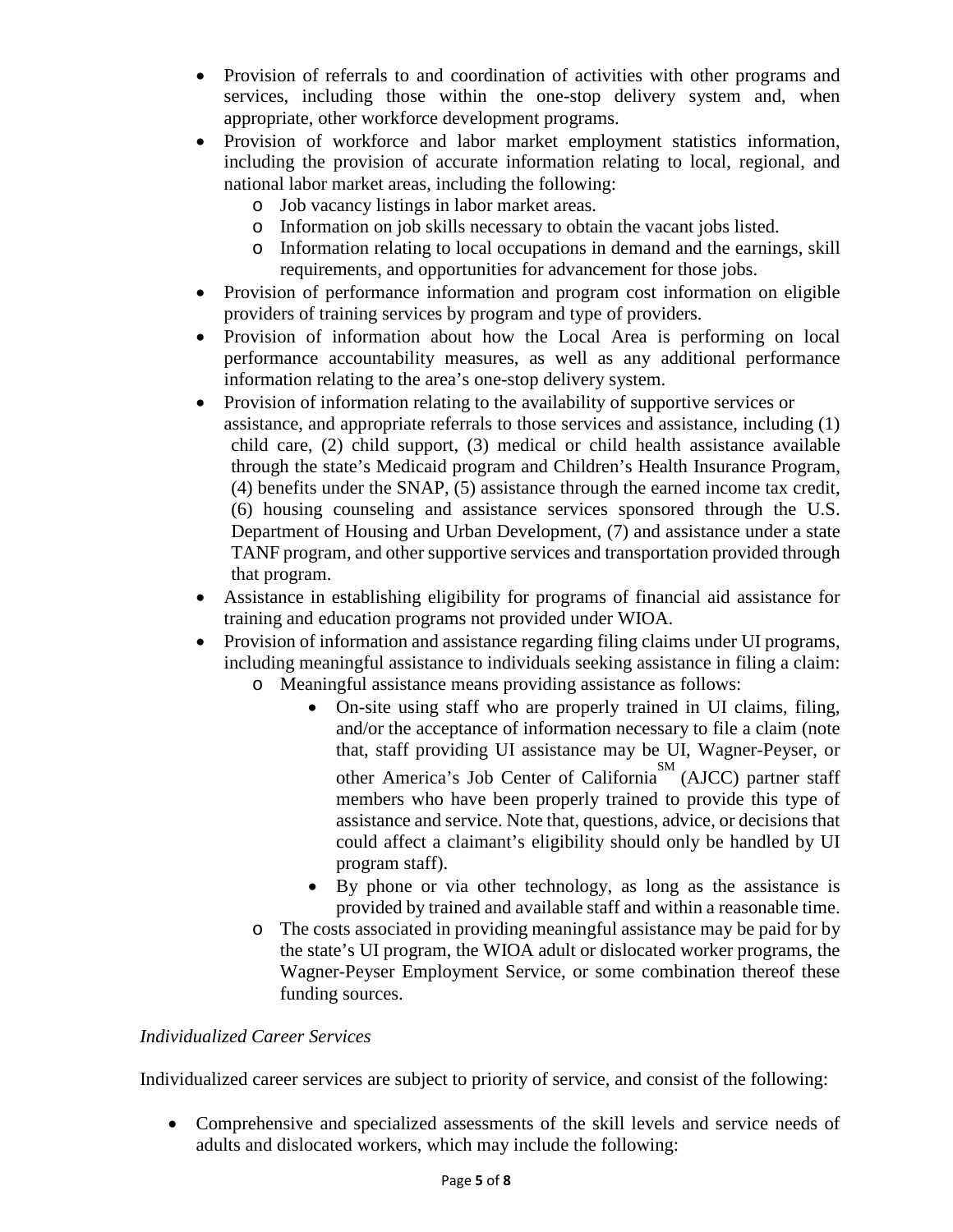- o Diagnostic testing and use of other assessment tools.
- o In-depth interviewing and evaluation to identify employment barriers and appropriate employment goals.
- Development of an individual employment plan, to identify the employment goals, appropriate achievement objectives, and appropriate combination of services for the participant to achieve his or her employment goals, including the list of, and information about, eligible training providers.
- Group and/or individual counseling and mentoring.
- Career planning (e.g. case management).
- Short-term pre-vocational services, including development of learning skills, communication skills, interviewing skills, punctuality, personal maintenance skills, and professional conduct to prepare individuals for unsubsidized employment or training, in some instances pre-apprenticeship programs may be considered as short-term prevocational services.
- Internships and work experiences that are linked to careers.
- Workforce preparation activities that help an individual acquire a combination of basic academic skills, critical thinking skills, digital literacy skills, and self-management skills, including competencies in utilizing resources, using information, working with others, understanding systems, and obtaining skills necessary for successful transition into and completion of postsecondary education, or training, or employment.
- Financial literacy services.
- Out-of-area job search assistance and relocation assistance.
- English language acquisition and integrated education and training programs.

## *Training Services*

Training services are subject to priority of service, and consist of the following:

- Occupational skills training, including training for nontraditional employment.
- On-the-job training.
- Incumbent worker training.
- Programs that combine workplace training with related instruction, which may include cooperative education programs.
- Training programs operated by the private sector.
- Skill upgrading and retraining.
- Entrepreneurial training.
- Transitional jobs.
- Job readiness training provided in combination with another training service.
- Adult education and literacy activities, including activities of English language acquisition and integrated education and training programs, provided concurrently or in combination with another training service.
- Customized training conducted with a commitment by an employer or group of employers to employ an individual upon successful completion of the training.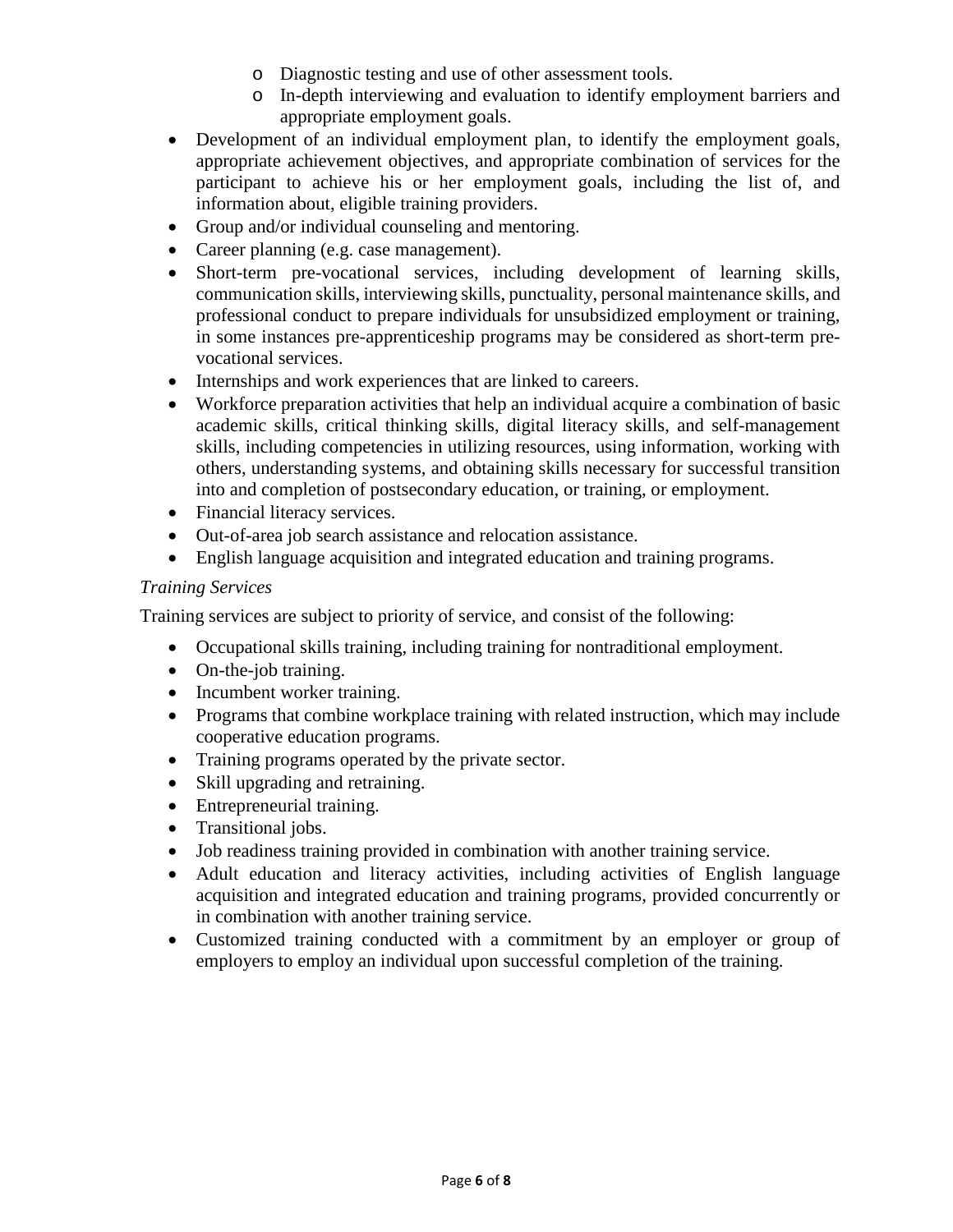# **Documentation**

Service Providers may use the following sources of documentation to verify whether an adult participant qualifies for priority of service under WIOA:

| <b>PRIORITY OF SERVICE</b>                  |                                                                                                                                                                                                                                                                                                                                                                                                                                                                            |
|---------------------------------------------|----------------------------------------------------------------------------------------------------------------------------------------------------------------------------------------------------------------------------------------------------------------------------------------------------------------------------------------------------------------------------------------------------------------------------------------------------------------------------|
| <b>Priority of Service Criteria</b>         | <b>Acceptable Documentation</b><br>(Only the documentation sources listed below<br>may be used.)                                                                                                                                                                                                                                                                                                                                                                           |
| <b>Recipient of Public Assistance</b><br>1. | Cross-match with public assistance database<br>٠<br>Copy of authorization to receive cash public<br>assistance<br>Copy of public assistance check<br>٠<br>Medical card showing cash grant status<br>Public assistance records<br>Refugee assistance records                                                                                                                                                                                                                |
| <b>Low Income</b><br>2.                     | Alimony agreement<br>٠<br>Award letter from veteran's administration<br><b>Bank</b> statements<br>Compensation award letter<br>Court award letter<br>Pension statement<br>Employer statement/contact<br>Family or business financial records<br>Housing authority verification<br>Pay stubs<br>Public assistance records<br>Quarterly estimated tax for self-employed<br>persons<br>Social Security benefits<br>٠<br>Unemployment Insurance documents<br>Self-Attestation* |
| <b>Basic Skills Deficient</b><br>3.         | <b>School Records</b><br>$\bullet$<br>A referral or records from a Title II<br>Basic Adult Education program or<br>English Language Learner program<br>Results of academic assessment<br>Case notes*<br>Self-Attestation*<br>*Please reference the definition section of this directive for additional guidance on case notes or self-                                                                                                                                     |

attestation being used for documentation purposes.

For reporting and statistical purposes, the EDD recommends the WIB to document all barriers of employment in order to accurately measure populations served within the one-stop system.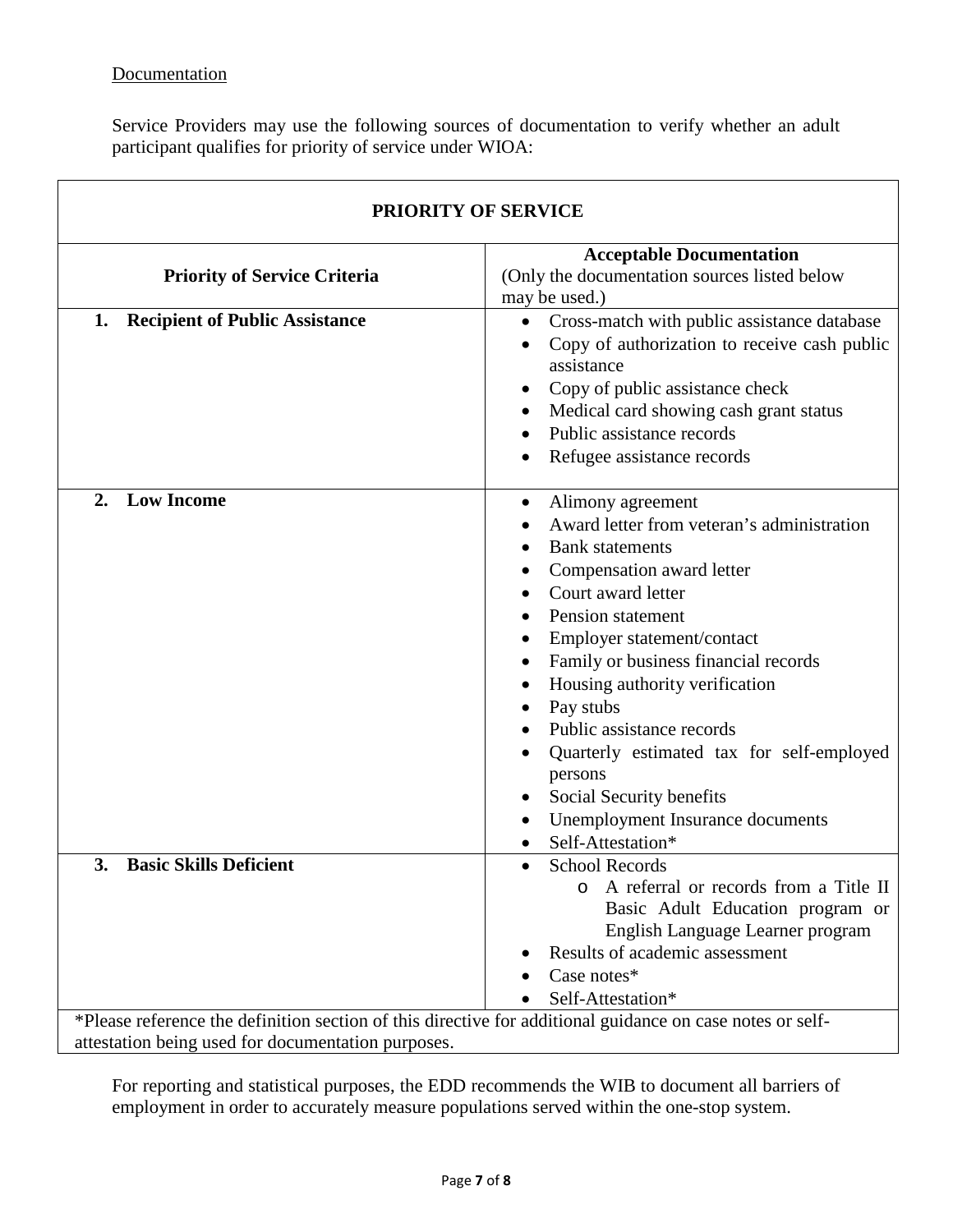### **ACTION:**

*Please bring this directive to the attention of all WIB Service Providers, WIB One-Stop Operator, and WIB Staff.*

## **INQUIRIES:**

*Please direct inquiries regarding this directive to the Workforce Investment Board at (559) 713-5200.*

ADAM PECK Executive Director

ATTACHMENTS

Summary of Comments

AP:CE:ERD

e:\analyst-program\directives\priority of service\final priority of service tul 16-01.docx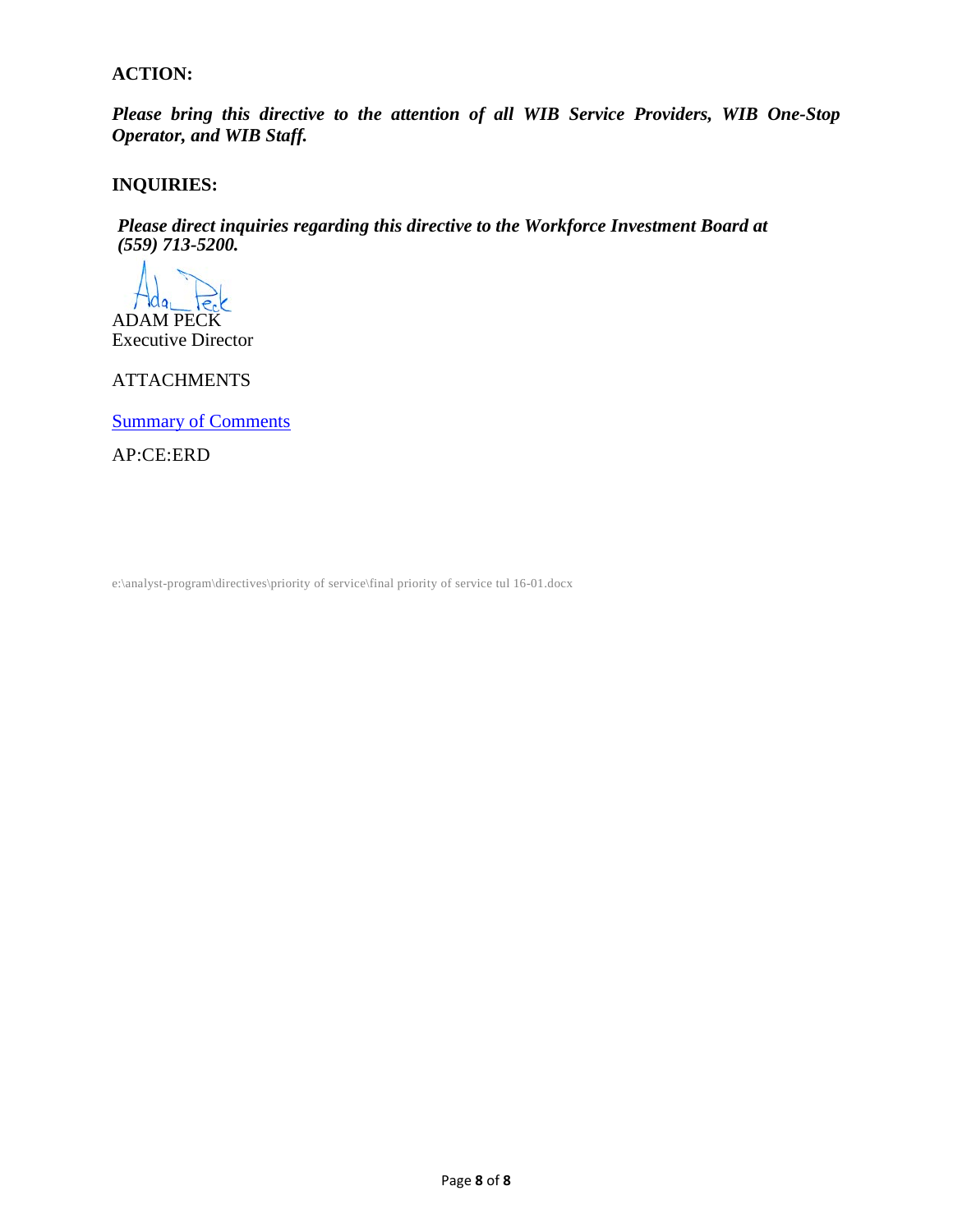# **ATTACHMENT 1**

#### **Summary of Comments Draft Directive WIOA Adult Priority of Services TUL 16-01**

Commenter #1 Stated per the TAG book an individual needs to be receiving or is a family member of a household that is receiving TANF or SSI are considered low income. However, the Priority of Service Directive is stating that the individual does not need to necessarily be receiving TANF, SSI... as long as they received the benefit in the last 6 months or is a family member of a household that has received in the last 6 months.

 Response – Please use the Priority of Service Directive to determine if the individual is low income. The WIB will update the Technical Assistant Guide (TAG) with this definition once EDD updates the WIOA Eligibility TAG.

Commenter #2 Stated if a customer doesn't meet the Priority of Service (income or BSD requirements), how do we keep track of the 51%?

Response – There is no reference to a 51 percent priority of service requirement in the directive. In EDD's draft directive there was a 51 percent requirement, however it was removed from the final EDD directive.

Commenter #3 How will we determine Basic Skills Deficiency?

Response – Basic Skills Deficient – An individual that is unable to compute or solve problems, or read, write, or speak English, at a level necessary to function on the job, in the individual's family, or in society (WIOA Section 3 [5]). Criteria used to determine whether an individual is basic skills deficient includes the following:

- Lacks a high school diploma or high school equivalency and is not enrolled into postsecondary education.
- Enrolled in a Title II Adult Education/Literacy program.
- English, reading, or computing skills at an 8.9 or below grade level.
- Determined to be Limited English proficient staff-documented observations.
- A standardized test may be used to assess basic skills that includes reading, writing, or computing skills.

Commenter #4 Stated that it seems exceedingly likely that current One-stop and Adult/DW customers already meet the 51% low-income/BSD requirements simply based on Tulare County's demographic profile (high poverty area, census tract, wage/benefit data?) and the fact that middle/high-income aren't as likely to access One-stop system services. Is there some way to assure services to 51% without doing income eligibility on an individual basis?

Response - There is no reference to a 51 percent priority of service requirement in the directive. In EDD's draft directive there was a 51 percent requirement, however it was removed from the final EDD directive.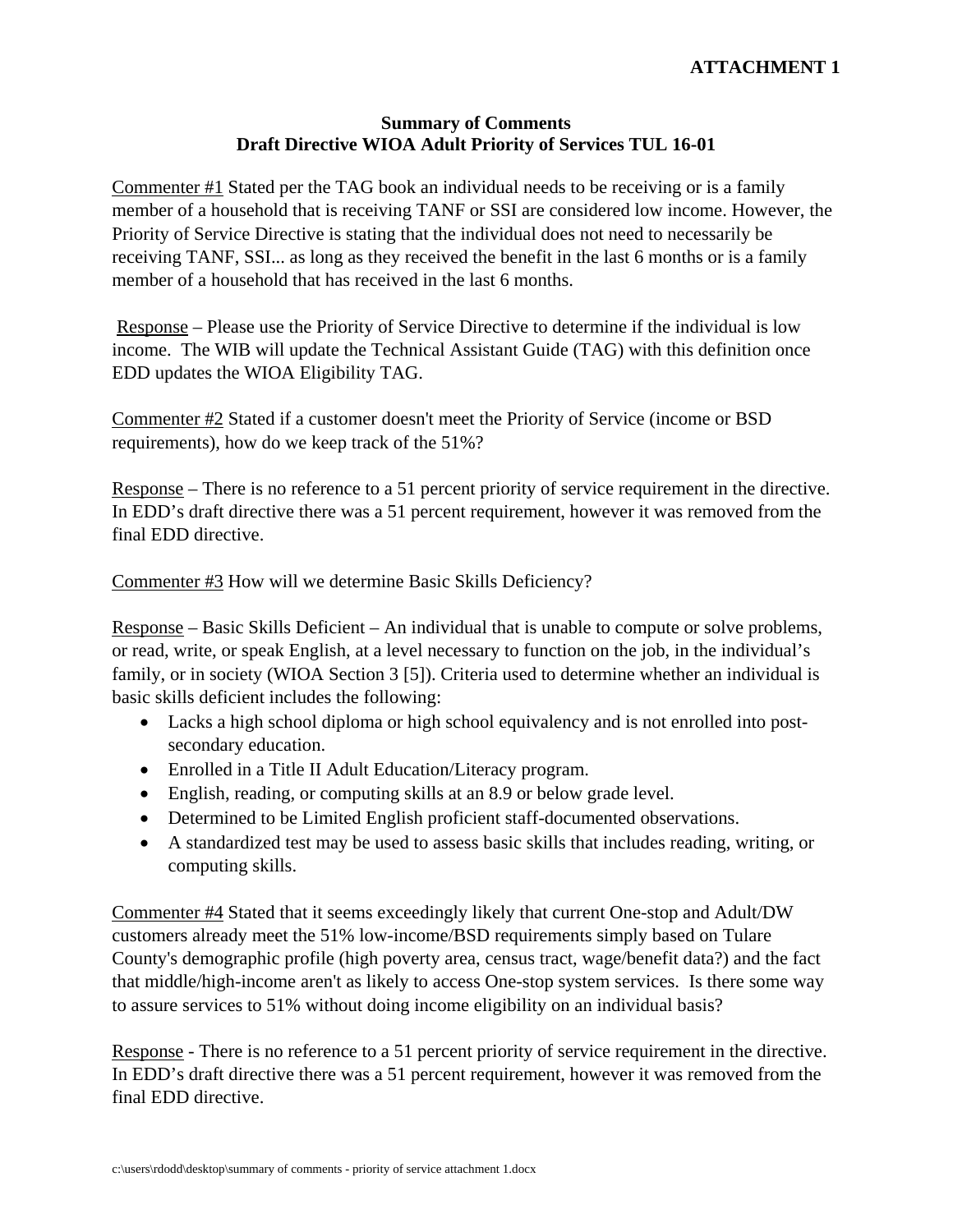Commenter #5 stated that customers are sometimes not willing to take time for additional steps in the intake process unless they can be assured that they will receive training.

Response – It is the purpose of WIOA programs to assist people who are having difficulty finding employment. It is not the intention of this program to discourage participation by imposing difficult documentation and verification requirements. Local areas must make reasonable efforts to document eligibility for WIOA-funded programs. While an applicant statement is not considered a primary documentation source, applicant statements may be used when an item is unverifiable or it is unreasonably difficult to obtain, as allowed in Section X of the WIB Eligibility TAG. The applicant's difficulty in obtaining documentation does not need to entail hardship or suffering to justify using an applicant statement. In taking an applicant's statement, it is not necessary to obtain corroboration unless there is reason not to believe the applicant or the applicant is a minor under the age of 18. For cases where documentation cannot or may not be copied, and/or is not readily obtainable, documents may be inspected or information verified by telephone. Telephone verification must be documented in the case notes and must include contact information and specific details.

Commenter #6 expressed concern as customers frequently lack documents needed to verify income.

Response – It is the purpose of WIOA programs to assist people who are having difficulty finding employment. It is not the intention of this program to discourage participation by imposing difficult documentation and verification requirements. Local areas must make reasonable efforts to document eligibility for WIOA-funded programs. While an applicant statement is not considered a primary documentation source, applicant statements may be used when an item is unverifiable or it is unreasonably difficult to obtain, as allowed in Section X of the WIB Eligibility TAG. The applicant's difficulty in obtaining documentation does not need to entail hardship or suffering to justify using an applicant statement. In taking an applicant's statement, it is not necessary to obtain corroboration unless there is reason not to believe the applicant or the applicant is a minor under the age of 18. For cases where documentation cannot or may not be copied, and/or is not readily obtainable, documents may be inspected or information verified by telephone. Telephone verification must be documented in the case notes and must include contact information and specific details.

Commenter #7 stated they will be required to obtain 6-months of income for Basic & Individual Career Services - though they don't offer Job Placement.

Response – Basic Career Services must be made available to all individuals and is not subject to Priority of Service. Job search and placement assistance are considered Basic Career Services. Basic and Career Services are listed on page 4 & 5 of the Priority of Service Directive. Individualized Career Services are subject to priority of service and is listed on page 6 of the Priority of Service Directive.